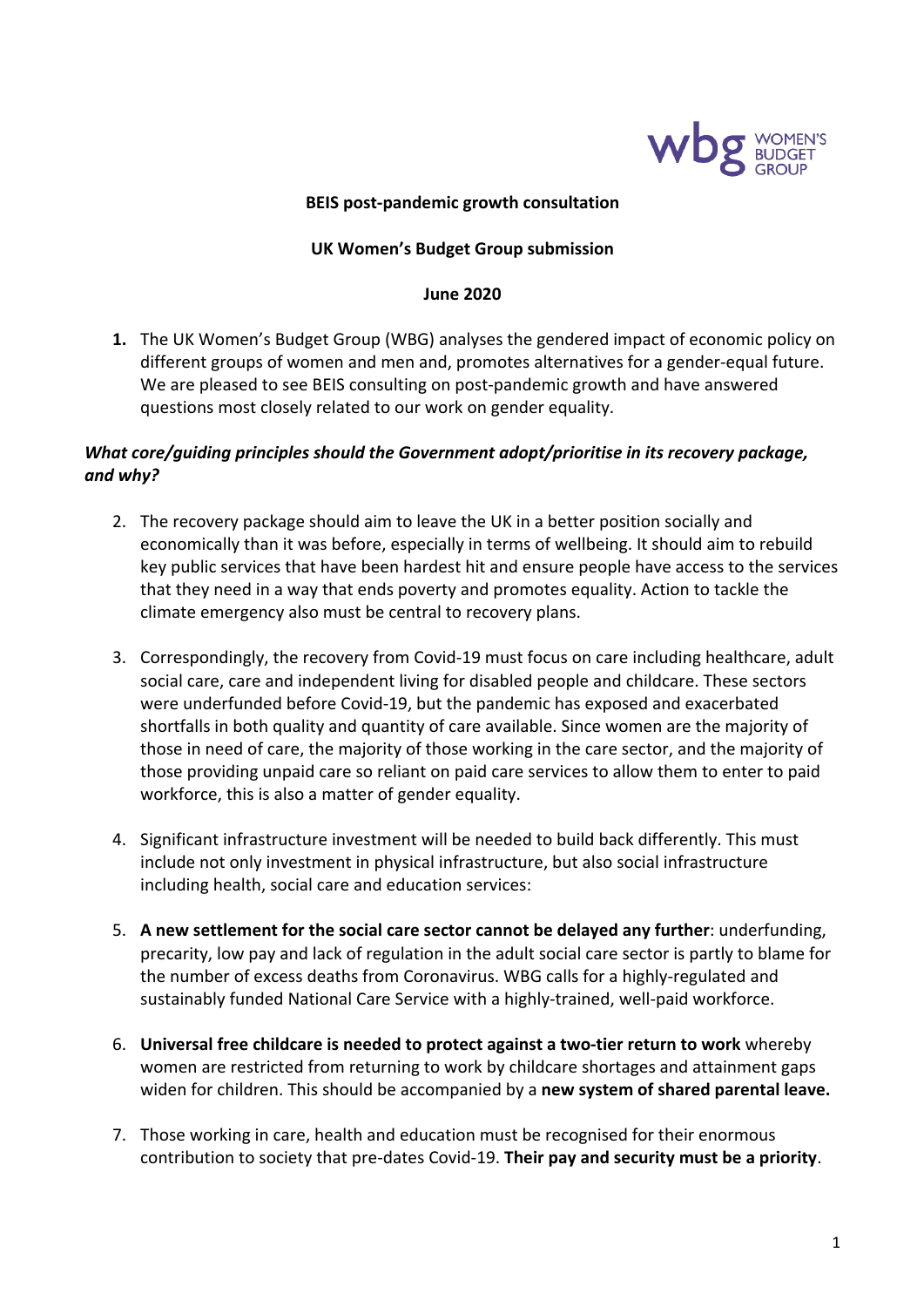- 8. These sectors also have the potential to create millions of high-skilled, well-paid, secure jobs and raise tax revenue. WBG research finds that investment required in childcare has the potential to be mostly recoupled through tax, consumption and social security savings:
- 9. **Investment of 2% of GDP in the care sector would create 1.4 million jobs**, 2.7 times as many jobs as an equivalent investment in construction. 6.3 times as many jobs for women and 1.1 times as many for men<sup>1</sup> therefore significantly increasing women's employment. The gender gap in employment would also be reduced by investment in care, but increased by investment in construction, unless mitigating measures to combat gender segregation in the industry were put in place.
- 10. A briefing for WBG by Dr Jerome De Henau also finds that providing free universal childcare for all 3.1m children (40 hours a week for 48 weeks a year), would require an initial investment in 2018 prices of between 39bn (1.8% GDP) and £ £58bn (2.7% of GDP) depending on wages of childcare workers. **This would create between 1.4 million and 1.5 million full-time equivalent jobs, raising women's employment rate by between 5.6 and 5.9 percentage points. Direct and indirect taxation on income and consumption has the potential to recoup between 76% and 72% of this annual investment** leaving between £9bn and £16bn net funding figure. Funding is also recouped through the reduction of families claiming social security.
- 11. These investments are also future proof: Eurostat data suggests that **the care industry is 30% less polluting (in terms of GHG emissions) than the construction industry** and, the education industry is 62% less polluting than the construction industry<sup>2</sup>. Investment in **social infrastructure is economically and environmentally as well as promoting equality.**  These investments can be made with revenue generated by tax reforms listed below.

## *How can the Government borrow and/or invest to help the UK deliver on these principles?*

12. Borrowing will clearly be necessary to pay for the huge cost of the pandemic as well as recovery. Investment in social infrastructure is the most rewarding economic and social investment the Government could make. Low interest rates make this favourable. In addition, revenue can also be generated using general taxation.

## **Whether the government should give a higher priority to environmental goals in future support?**

- 13. The climate emergency needs drastic action and should be front and centre of postpandemic recovery. The Government should invest in innovative ways to transfer peoples' skills from high-carbon sectors like aviation into low-carbon sectors like care, hospitality and education (see below.) Investments in physical infrastructure like renewable energy, low carbon technologies and insulated housing are also needed to transition to a greener economy.
- 14. Progressive tax reforms can also help to incentivise environmentally sound behaviour by taxing large non-renewable energy firms and redistributing wealth to be spent on

<sup>&</sup>lt;sup>1</sup> Headcount employment at current wages. Jerome De Henau and Susan Himmelweit-WBG members (2020) Stimulating OECD economies post-Covid by investing in care http://www.open.ac.uk/ikd/sites/www.open.ac.uk.ikd/files/files/working-papers/COVID%20care-

led%20recovery\_IKD\_WP85\_2020\_06\_12%20%28003%29.pdf. 2 Calculations by Jerome De Henau for De Henau for WBG, using Eurostat data https://ec.europa.eu/eurostat/data/database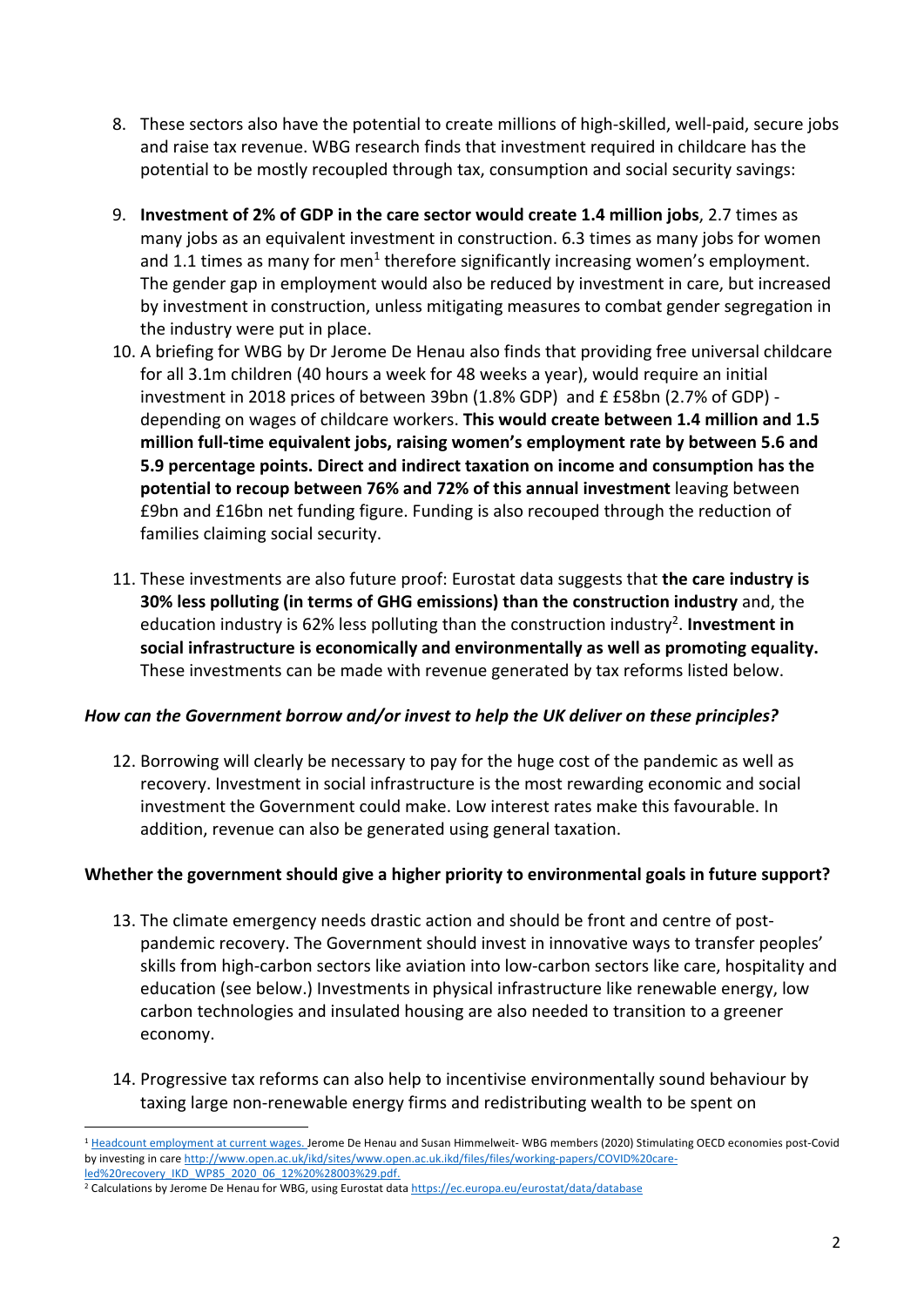environmental investment on social and physical infastructure like care and renewable energy. Regressive cuts to 'green taxation' such as fuel tax freezes should be avoided.

# *Whether the Government should prioritise certain sectors within its recovery package, and if so, what criteria should it use when making such decisions? What conditions, if any, should it attach to future support?*

- 15. As above, the care sector (both social care and childcare) must be post-pandemic priorities along with the health and education sectors. These have been the sectors most substantially impacted by the fatal and financial consequences of the pandemic.
- 16. Criteria for investment should include evaluation of equality impact. Women and minority groups are expected to bear the brunt of the economic impact of the crisis. To ensure an equitable recovery, these sectors, where women and minority workers are the majority, should be a priority.
- 17. WBG calls for BEIS and all departments to **ensure a comprehensive and meaningful cumulative equality impact assessment** is undertaken before investment plans are finalised along with on-going monitoring of actual impact, in line with the requirements of the Public Sector Equality Duty.
- 18. A meaningful equality impact assessment must take account of the impact of a policy or budget allocation on all people and groups with protected characteristics including age, disability, sex, gender reassignment, pregnancy and maternity, race, religion or belief and sexual orientation.
- 19. It is particularly important to **take account of how policy will impact individuals as well as households** as we know resources are not always equally distributed between women and men within households.

# *How can the Government best retain key skills and reskill and upskill the UK workforce to support the recovery and sustainable growth?*

- 20. There are opportunities to reskill and divert people who have lost their jobs as a result of the Covid-19 pandemic as well as creating green and caring jobs by investing in social and physical infrastructure projects. The UK Women's Budget Group echoes the call from the Trade Union Congress that these new jobs are paid at an increased and accurate real living wage, are securely contracted and unionised<sup>3</sup>.
- 21. Covid-19 has exposed the precarity and low pay of the UK labour market. Post-pandemic recovery must be based on the principle of social and environmental sustainability. This requires action against exploitative zero hours contracts and low pay as well as investment in skills.

<sup>&</sup>lt;sup>3</sup> TUC (2020) Why we need a new jobs guarantee https://www.tuc.org.uk/research-analysis/reports/new-plan-jobs-why-we-need-new-jobsguarantee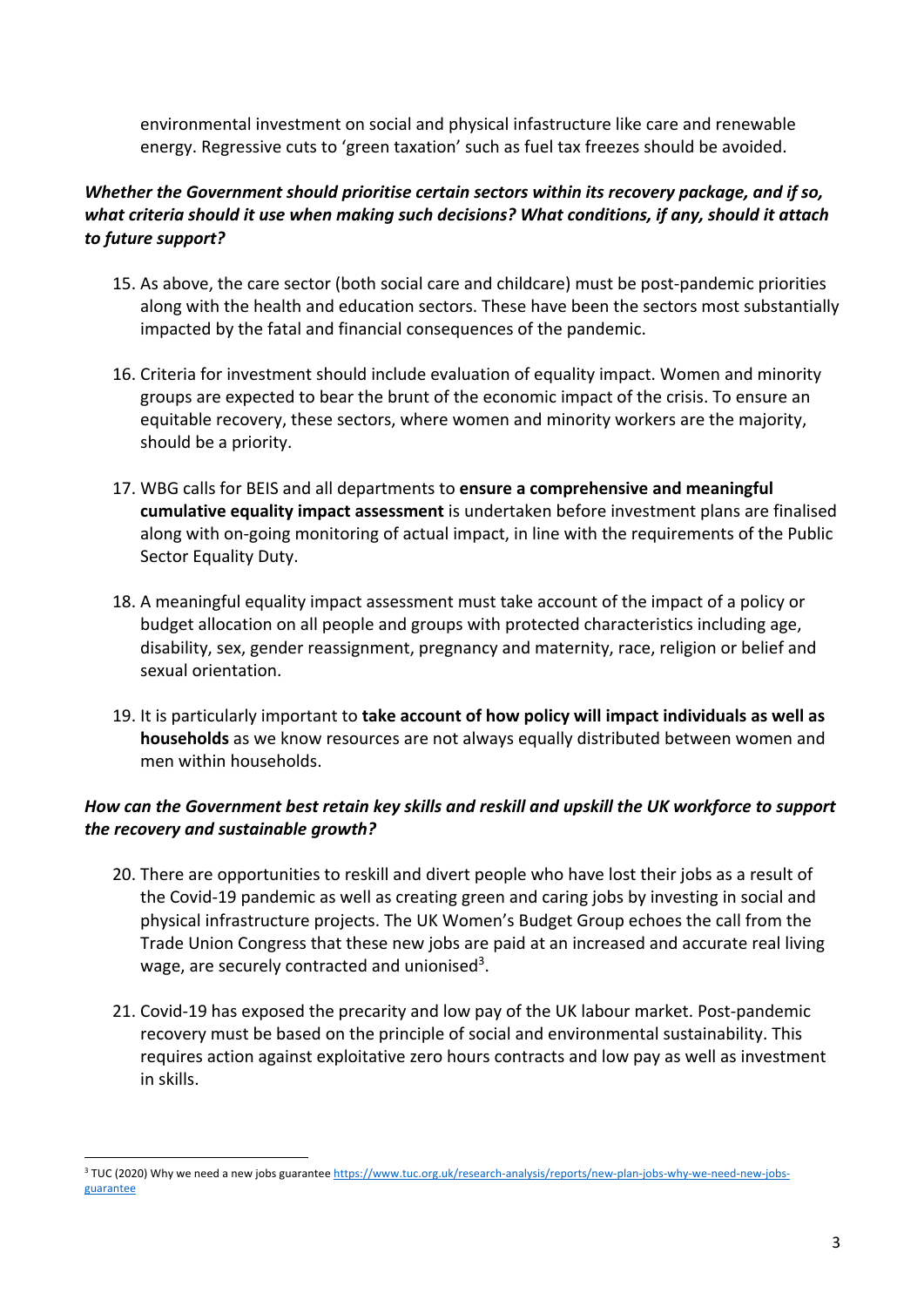- 22. In the care sector especially, workers' skill level and training opportunities need investment. Although we are prepared to entrust our young and old to them, most of those working in child and adult care are classified as unskilled, given minimal training, often on zero-hours contracts, with little or no prospects for promotion. Care work is high-skilled work requiring substantial training throughout a workers' career. Training opportunities and qualifications ought to reflect this at every level.
- 23. As below, there will also be a need to redivert and reskill some workers from sectors that have been hardest hit such as aviation and hospitality or, those who's jobs are at risk of automation. This will require providing subsidies or other incentives (including paid education leave) to support women, low-income and BAME people to access training and development programmes and give more people access to high-skilled work.
- 24. Investment in skills is an investment in wellbeing but also in the economy since healthier people can participate in the economy.
- 25. Increasing the national living wage to the rate set by the Living Wage foundation is another way to create well-paid jobs as well as ensuring they are high-skilled. This increase would reduce the number of workers dependent on social security and increase tax revenue.
- 26. Investment in the green economy should be accompanied by action to reduce occupational segregation and enable women to take advantage of the new jobs created. At the same time increasing the pay of sectors where women currently predominate such as teaching and caring, would help close the gender pay gap and encourage more men into these jobs.
- 27. Education also has a role in ending occupational segregation in the green sectors. This requires funding for programmes in schools, universities and vocational education to support women and girls, especially those from disadvantaged backgrounds, into STEM roles, including green STEM roles through training and apprenticeships. This should be accompanied by financial support including subsided training and paid education leave to support women, low-income and BAME people to access training and development programmes and give more people access to high-skilled work in the new green economy.
- 28. Employment and training strategies must include policies to reduce and redistribute the burden of unpaid labour. Prior to the pandemic women were doing 60% more unpaid work than men, which limited their time for paid work. This requires investment in childcare and social care as set out above. It also requires genuinely shared parental leave policies whereby well-paid, individual, non-transferable entitlements are available for each parent, as well as a shared element, and other incentives to encourage fathers to take leave.
- 29. Post-Covid recovery should also take account of pre-existing challenges including job losses as a result of automation. The actions set out above would enable workers at risk of replacement to retrain and find work in green and care sectors.

## *How should regional and local government in England, (including the role of powerhouses, LEPs and growth hubs, mayoralties, and councils) be reformed and better equipped to deliver growth locally?*